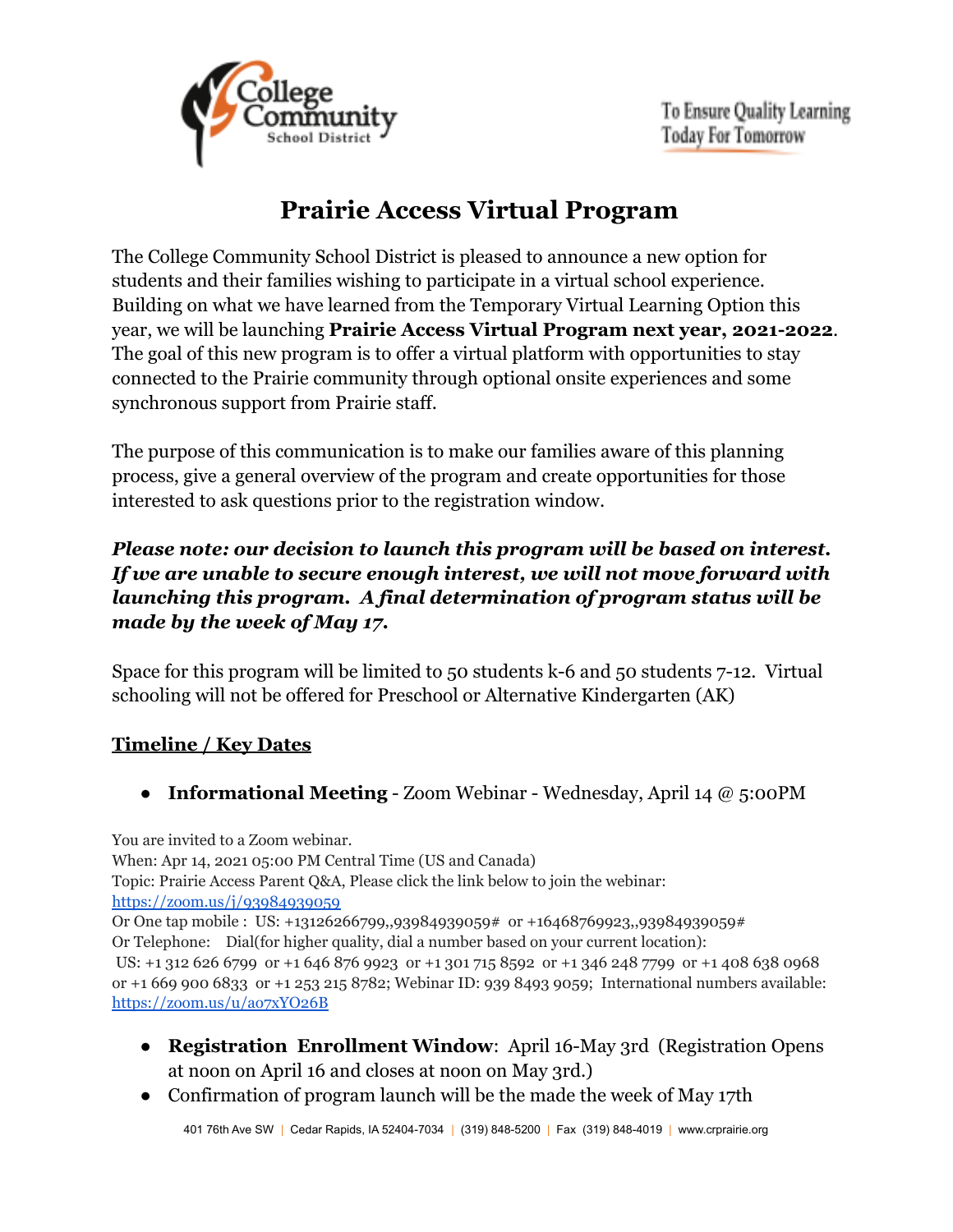

To Ensure Quality Learning **Today For Tomorrow** 

#### **Program Overview**

Students participating in this program are full-time students of the College Community School District.

## **K-6 General Program Overview**

- Program Platform will be Edgenuity
- Weekly synchronous check-in with online cohort
- Due to limitations of the online platform, all courses offered onsite may not be available in the Prairie Access Program
- At grade 5, students will be able to come onsite for band/music. Participation in onsite programming requires onsite attendance.

## **7-12 General Program Overview**

- Program Platform will be APEX
- Weekly synchronous check-in with online cohort
- Due to limitations of the online platform, all courses offered onsite may not be available in the Prairie Access Program
- Students will be able to come onsite for select specialized academic programming. Participation in onsite programming requires onsite attendance
- Students may participate in extracurricular and cocurricular activities

#### **Questions**

**Option 1** - Submit questions to this link any time, we will work to respond to your questions within 48 hours [Prairie Access Question](https://forms.gle/gdXiqxN12xttQAnL8) Document

**Option 2** - Informational Meeting Webinar - Wednesday, April 14 @ 5:00PM - see information above under "Informational Meeting"